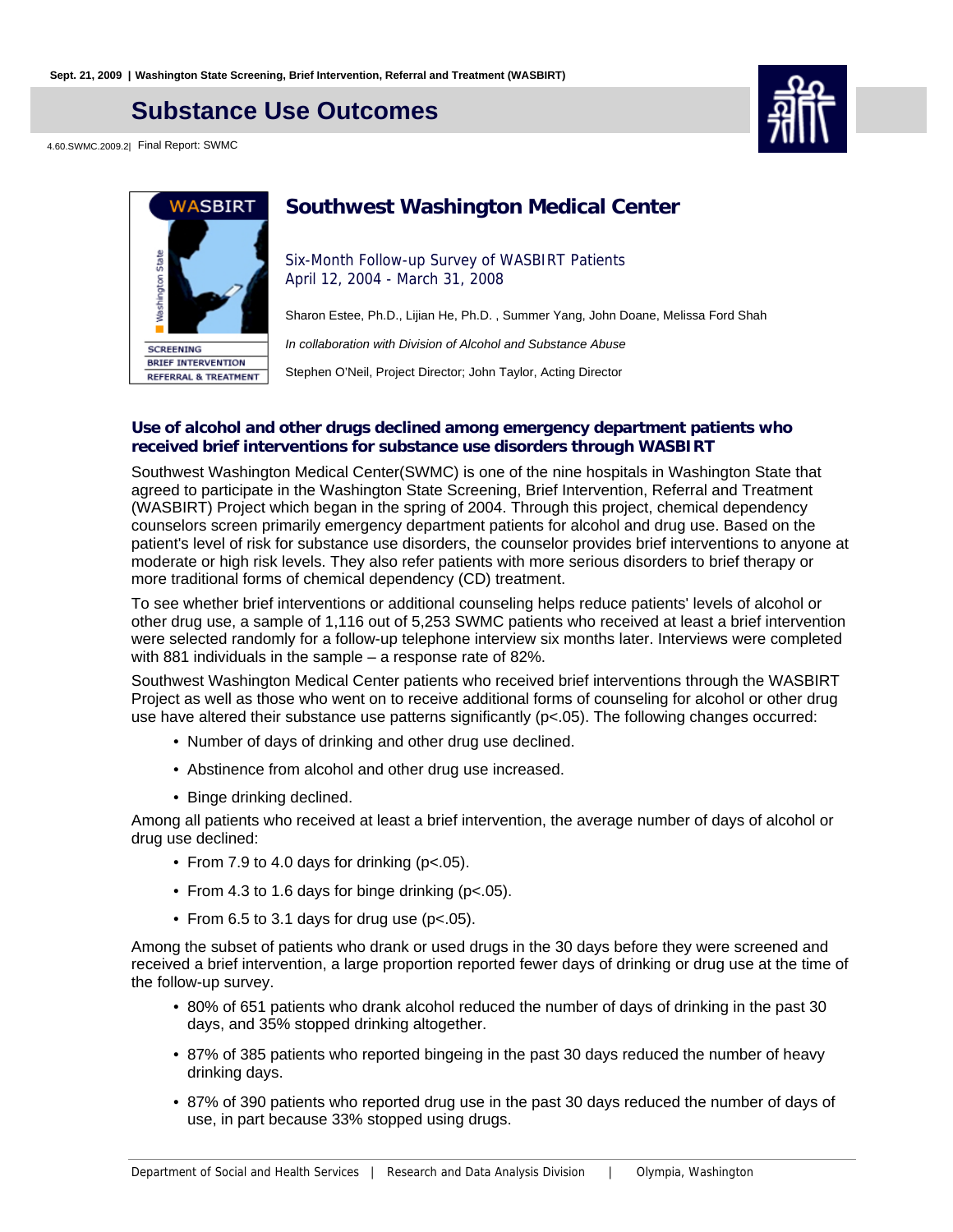## **Alcohol Use Outcomes**

**Average days of alcohol use in the past 30 days decreased as follows:**

From 6.7 to 4.0 days (40% decrease) for patients who received a brief intervention only (p<.05).

From 13.2 to 4.1 days (69% decrease) for patients who received a brief intervention plus brief therapy and/or chemical dependency treatment (BT/CD Tx) (p<.05).

From 7.9 to 4.0 days (49% decrease) overall  $(p<.05)$ .

### **Average days of binge drinking in the past 30 days decreased as follows:**

From 3.0 to 1.3 days (56% decrease) for patients who received a brief intervention only (p<.05).

From 9.8 to 2.6 days (73% decrease) for patients who received a brief intervention plus brief therapy and/or chemical dependency treatment (BT/CD Tx) (p<.05).

From 4.3 to 1.6 days (63% decrease) overall (p<.05).

### **Abstinence from alcohol increased significantly:**

From 21% to 42% (96% increase) for patients who received a brief intervention only  $(p < .05)$ .

From 26% to 62% (140% increase) for patients who received a brief intervention plus brief therapy and/or chemical dependency treatment  $(BT/CD Tx)$   $(p < .05)$ .

From 22% to 46% (109% increase) overall  $(p<.05)$ .





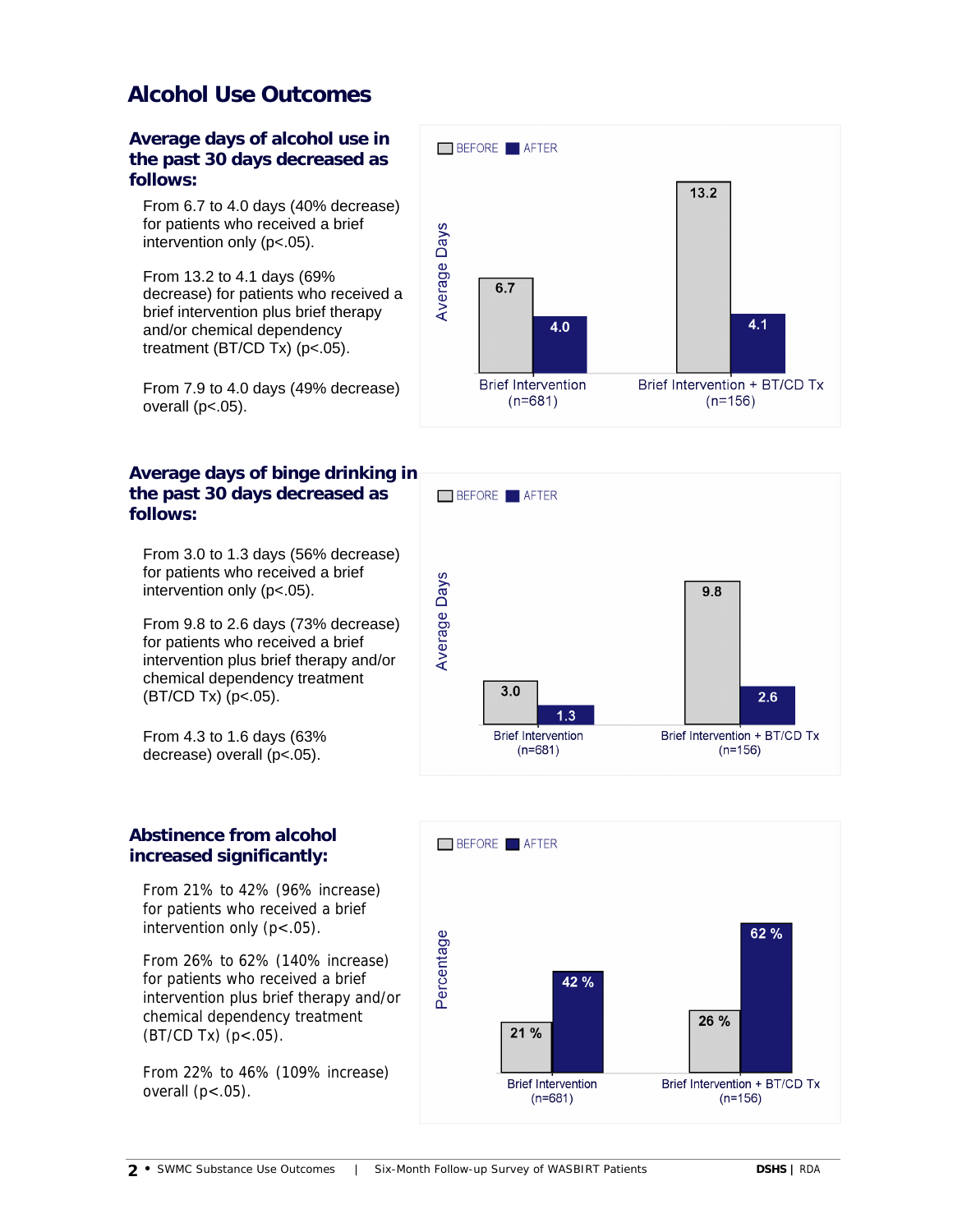## **Drug Use Outcomes**

#### **Average days of drug use in the past 30 days decreased as follows:**

From 5.9 to 3.3 days (45% decrease) for patients who received a brief intervention only (p<.05).

From 8.8 to 2.5 days (72% decrease) for patients who received a brief intervention plus brief therapy and/or chemical dependency treatment  $(BT/CD Tx)$  (p<.05).

From 6.5 to 3.1 days (52% decrease) overall (p<.05).

### **Abstinence from drug use increased significantly:**

From 56% to 74% (32% increase) for patients who received a brief intervention only (p<.05).

From 41% to 77% (90% increase) for patients who received a brief intervention plus brief therapy and/or chemical dependency treatment  $(BT/CD Tx)$   $(p < .05)$ .

From 53% to 75% (42% increase) overall  $(p<.05)$ .

# BEFORE **AFTER Average Days** 8.8 5.9  $3.3$  $2.5$ **Brief Intervention** Brief Intervention + BT/CD Tx  $(n=677)$  $(n=155)$



# **Abstinence from Alcohol and Drugs**

### **Abstinence from alcohol and drug use increased significantly:**

From 10% to 34% (226% increase) for patients who received a brief intervention only  $(p < .05)$ .

From 10% to 53% (413% increase) for patients who received a brief intervention plus brief therapy and/or chemical dependency treatment (BT/CD Tx) (p<.05).

From 10% to 37% (270% increase) overall  $(p<.05)$ .